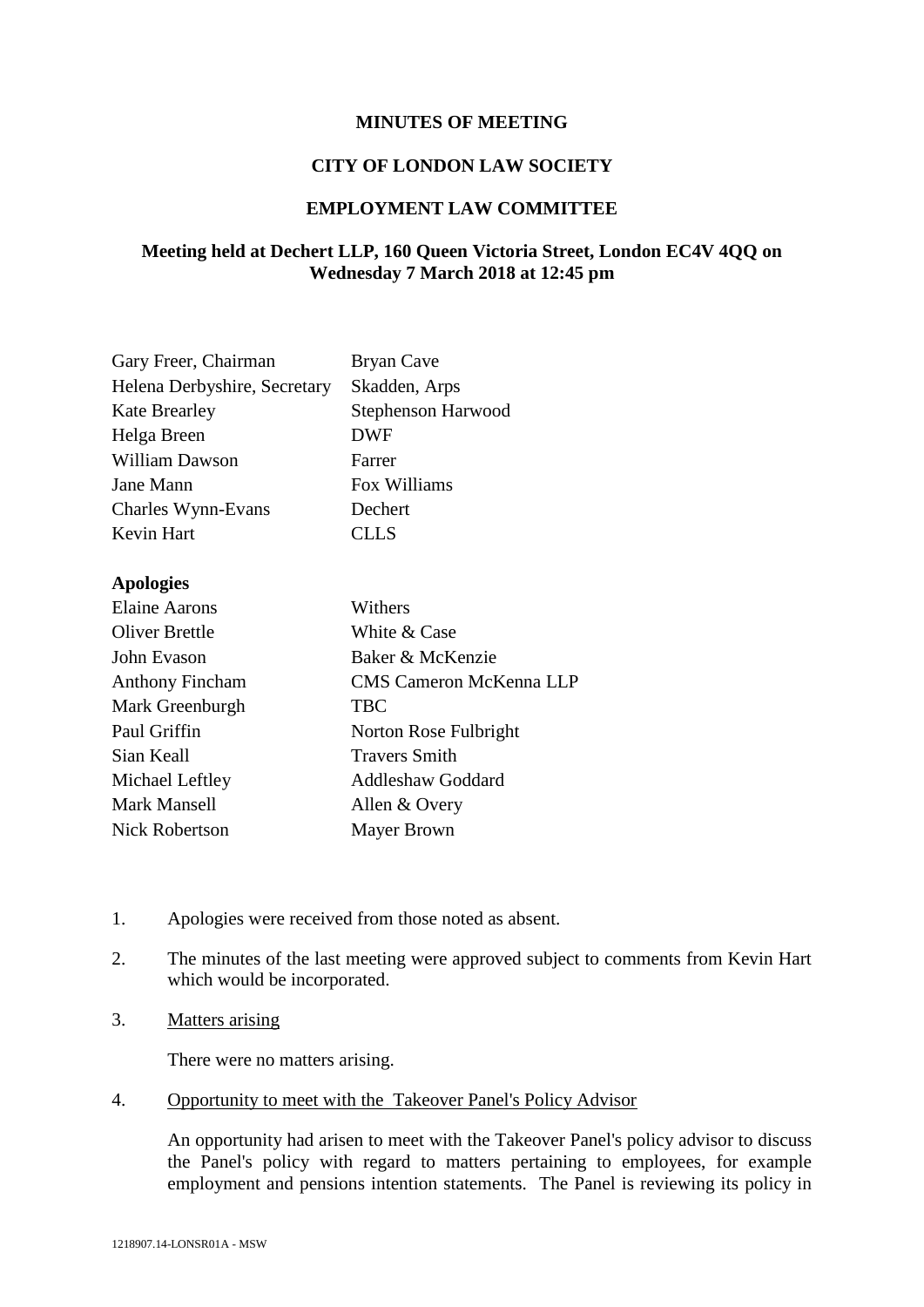this regard but may need some assistance in reviewing the employment law implications of the proposals.

It was agreed that certain members of the Committee who regularly advise on Takeover Code transactions would propose a meeting with the Panel's representative and report back to the next Committee meeting.

#### 5. Taylor Review Consultation

The Committee considered the four separate Taylor Review consultation papers and how it could most effectively contribute to the consultation.

Of the different papers the employment status paper lent itself most obviously to a review from an employment law perspective but there were a number of broad issues running across the papers. Those present concluded that it would be most effective to identify the key themes from a City perspective and discuss those at a reconvened meeting in April when the members of the Committee will have had time to consider the issues and before the first of the consultation deadlines.

By paper the following issues arose:

- (a) Enforcement of Employment Rights
	- (i) The consultation paper included largely open questions regarding the enforcement of employment tribunal awards, naming and shaming repeat offenders and uplifts in awards for aggravated breaches.
	- (ii) The idea of class actions had not survived the Taylor Review and the mechanism seemed to lean towards naming and shaming.
	- (iii) The absence of US style class actions would be significant for employers.
	- (iv) A key legal issue that might merit the Committee's consideration was the identification of "second" offences in the context of aggravated penalties for second offences.

[The deadline for response on the enforcement of employment rights consultation paper is in May].

- (b) Agency Workers
	- (i) The Committee considered this consultation paper but concluded that of the four papers this was the least relevant for City practices. Only those members with more specialist practices acting for employment agencies and umbrella companies would add value as to this consultation.
- (c) Measures to Increase Transparency in the UK Labor Market
	- (i) This consultation paper included a significant number of questions and requests for evidence.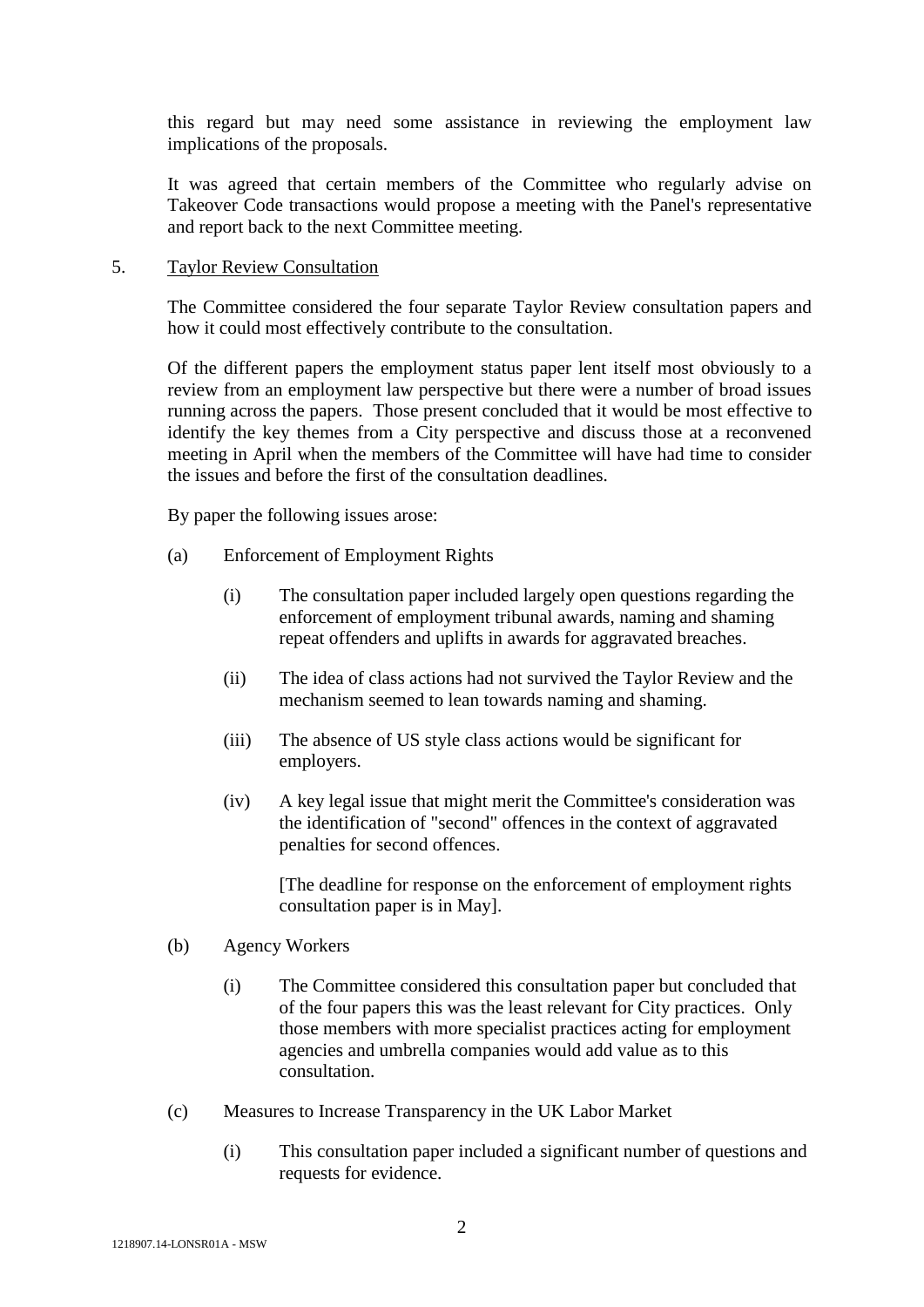- (ii) Those present concluded that the Committee could add greatest value in relation to consultation and the questions relating to the information and consultation regulations, specifically:
	- (1) how the regulations could be improved;
	- (2) the extension of information and consultation rights to include workers;
	- (3) proposals to reduce the threshold of employees/workers requesting an information and consultation forum from 10% to 2%;
	- (4) other ways the government could support employee engagement.
- (d) Employment Status

Those present identified the following key issues on which the Committee could comment:

- (i) the proposals that employers should be required to identify an individual's status (as employee, worker or self-employed) on day 1;
- (ii) was it appropriate to have two or three different categories (is the worker classification helpful or problematic?)
- (iii) Codification:
	- (1) is there an advantage in codifying the existing case law? Those present thought it was unlikely to make matters more certain and might fetter discretion.
	- (2) would codifying the different categories fetter the discretion of the employment tribunals? Is it better to rely on the existing common law position given the UK's lack of experience with a more civil approach?
	- (3) In terms of classification:
		- (a) Should control still be relevant?
		- (b) Should intention be included?
		- (c) Should integration be included?
		- (d) What is the importance of personal service?
- (iv) Would restating the tests lead to further uncertainty in litigation?
- (v) Alignment of Employee Status with Tax